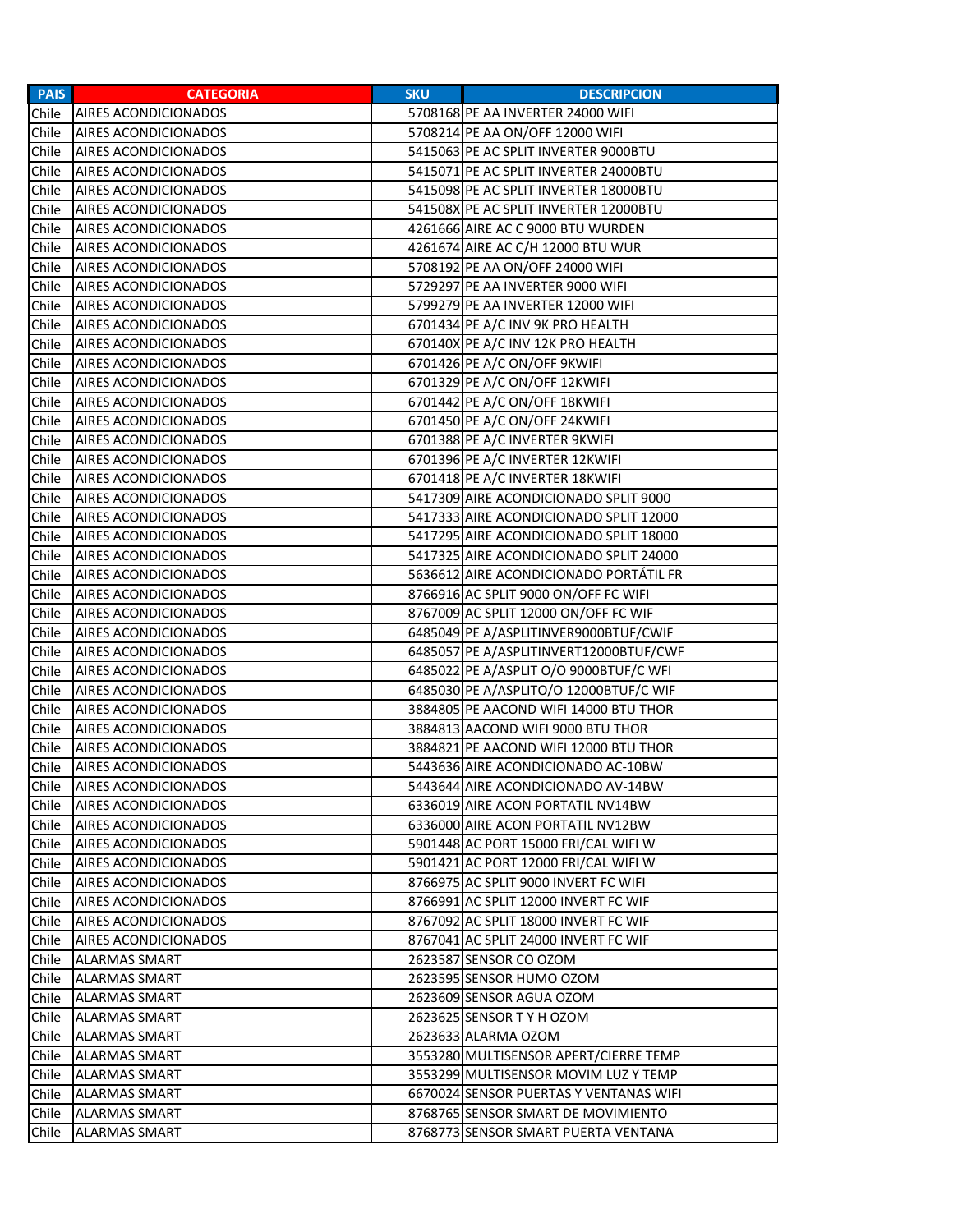| Chile | <b>ALARMAS SMART</b>                   | 8768781 SENSOR SMART DETECTOR HUMO     |
|-------|----------------------------------------|----------------------------------------|
| Chile | <b>ASPIRADORA MANUALES</b>             | 6466125 ROBOT ASPIRADORA Y MOPA SMARTH |
| Chile | ASPIRADORA MANUALES                    | 5467063 ROBOT ASPIRADORA               |
| Chile | CALEFACCION                            | 4184904 CONVEC 1500T WIFI BCO AIROLITE |
| Chile | CALEFACCION                            | 3824098 MKP HEATER WIFI 10LED          |
| Chile | CALEFACCION                            | 5294444 CALEFACTOR MURAL BLANCO 2000 W |
| Chile | CALEFACCION                            | 5312213 ESTUFA PELLET 6KW              |
| Chile | CALEFACCION                            | 5312205 ESTUFA PELLET 9KW WI-FI        |
| Chile | CALEFACCION                            | 572807X ESTUFA INFRARROJA UV WI-FI SMA |
| Chile | CALEFACCION                            | 5728061 ESTUFA INFRARROJA MADERA UV WI |
| Chile | CALEFACCION                            | 5728045 ESTUFA INFRARROJA UV WI-FI SMA |
| Chile | CALEFACCION                            | 4180097 PANEL CALEFACTOR BIO800 WIFI   |
| Chile | CALEFACCION                            | 3308413 PANEL BCO WIFI KPN-1500 KENDAL |
| Chile | CALEFACCION                            | 4163842 PANEL BIO 400 WIFI BIOCALOR    |
| Chile | CALEFACCION                            | 4163850 PE THOR 1500H WIFI             |
| Chile | CALEFACCION                            | 4163869 ESTUFA THOR 1500 WIFI          |
| Chile | CALEFACCION                            | 4163885 ESTUFA THOR GREEN 1500 WIFI    |
| Chile | CALEFACCION                            | 4179935 ESTU THOR RADIANT 1500LCD WIFI |
| Chile | CALEFACCION                            | 4180089 ESTU THOR RADIANT 1000LCD WIFI |
| Chile | CALEFACCION                            | 5742056 CONVECTOR ELEC WIFI CE2072-W   |
| Chile | CALEFACCION                            | 5742986 TERMOVENTILADOR TW2079-W       |
| Chile | CALEFACCION                            | 5742994 TERMOVENTILADOR MH2092-W       |
| Chile | CALEFACCION                            | 2666375 CALEF WIFI INFR IRHS-1500 W    |
| Chile | CALEFACCION                            | 3655954 CONV ELECTRIC UT MC-20 WIFI    |
| Chile | CALEFACCION                            | 3655962 PE CONV.ELECTRIC UT MC-15 WIFI |
| Chile | CALEFACCION                            | 5430631 PANEL DE VIDRIO CONV APP 2000W |
| Chile | CALEFACCION                            | 394932X PANEL VIDRIO NG APP WURDEN     |
| Chile | CALEFACCION                            | 8707464 CALEF MURAL PARED PTC VIDRIO   |
| Chile | CAMARAS INALAMBRICAS/IP                | 3632350 CAMARA INTERIOR HD C/AUDIO     |
| Chile | CAMARAS INALAMBRICAS/IP                | 3632369 CAMARA EXTERIOR HD             |
| Chile | CAMARAS INALAMBRICAS/IP                | 6636152 CAMARA IND/OUTDOOR PO-BOC1300  |
| Chile | CAMARAS INALAMBRICAS/IP                | 6670032 CAMARA 1080P WIFI PORTABLE     |
| Chile | CAMARAS INALAMBRICAS/IP                | 5599466 CAMARA SMART INTERIOR NEXXT    |
| Chile | CAMARAS INALAMBRICAS/IP                | 5599474 CAMARA PTZ SMART INT NEXXT     |
| Chile | CAMARAS INALAMBRICAS/IP                | 6561721 CAMARA OUTDOOR WIRED WIFI      |
| Chile | CAMARAS INALAMBRICAS/IP                | 656173X CAMARA OUTDOOR FLOODLIGHT WIFI |
| Chile | CAMARAS INALAMBRICAS/IP                | 6561748 CAMARA OUTDOOR BATTERY WIFI    |
| Chile | CAMARAS INALAMBRICAS/IP                | 3946363 CAMARA-IPC-113 - WHT           |
| Chile | CAMARAS INALAMBRICAS/IP                | 3946371 CAMARA IP PANORAMICA 360       |
| Chile | CAMARAS INALAMBRICAS/IP                | 8775494 CAMARA MOV INTERIOR 1080P DAIR |
| Chile | CAMARAS INALAMBRICAS/IP                | 8775508 CAMARA EXTERIOR 1080P FLOOD EU |
| Chile | CAMARAS INALAMBRICAS/IP                | 8775516 CAMARA MOV INTERIOR 1080P DAIR |
| Chile | CAMARAS INALAMBRICAS/IP                | 8775524 CAMARA FIJA EXTERIOR 1080P EU  |
| Chile | CAMARAS INALAMBRICAS/IP                | 8775532 CAMARA MOV EXTERIOR 1080P EU   |
| Chile | CAMARAS INALAMBRICAS/IP                | 8775540 CAMARA FIJA INTERIOR 720P DAIR |
| Chile | CAMARAS INALAMBRICAS/IP                | 8776008 SETX2 CAMARA MOV INTERIOR 1080 |
| Chile | <b>CERRADURAS Y CERROJOS DIGITALES</b> | 3207722ICERR.DIGITAL YRD221 TOUCH-OZOM |
| Chile | <b>CERRADURAS Y CERROJOS DIGITALES</b> | 3239357 CERR.DIGITAL YRL221 LEVER-OZOM |
| Chile | <b>CERRADURAS Y CERROJOS DIGITALES</b> | 5507642 CERRADURA DIGITAL SMARTHOME IZ |
| Chile | <b>CERRADURAS Y CERROJOS DIGITALES</b> | 5507650 CERRADURA DIGITAL SMARTHOME DE |
| Chile | CONECTIVIDAD SMART                     | 4052641 ASIST ECHO 2ND CHARCOAL        |
| Chile | CONECTIVIDAD SMART                     | 3538249 MKP HOME MINI                  |
| Chile | CONECTIVIDAD SMART                     | 5405661 GOOGLE HOME MINI CHALK         |
| Chile | CONECTIVIDAD SMART                     | 5405688 GOOGLE HOME MINI CHARCOAL      |
| Chile | CONECTIVIDAD SMART                     | 4165918 GOOGLE HOME HUB                |
|       |                                        |                                        |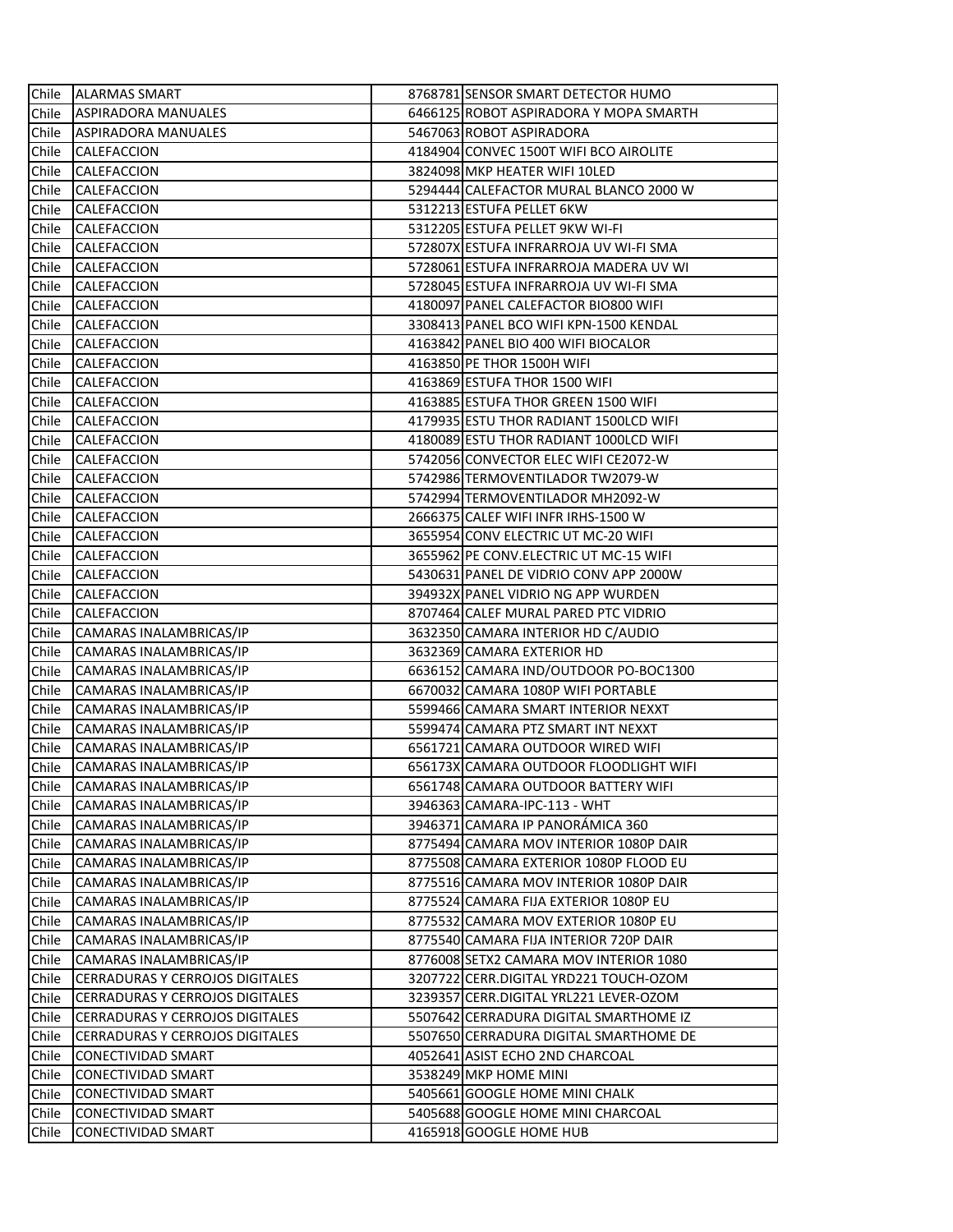| Chile | <b>CONECTIVIDAD SMART</b> | 3819574 PARLANTE BT LINK 10            |
|-------|---------------------------|----------------------------------------|
| Chile | CONECTIVIDAD SMART        | 3027317 OZOM BOX PLANO                 |
| Chile | <b>CONECTIVIDAD SMART</b> | 6561756 CONTROL REMOTO SMART IR        |
| Chile | CONECTIVIDAD SMART        | 4052633 ASIST. ECHO DOT 3RD HEATHERGRA |
| Chile | <b>CONECTIVIDAD SMART</b> | 4052668 ASIST ECHO 2ND SANDSTONE       |
| Chile | <b>CONECTIVIDAD SMART</b> | 4052676 ASIST ECHO DOT 3RD CHARCOAL    |
| Chile | <b>CONECTIVIDAD SMART</b> | 5542456 ALEXA ECHO DOT HEATHER GREY/3E |
| Chile | CONECTIVIDAD SMART        | 5619912 PARLANTE ASIST ECHO 3RD GRIS   |
| Chile | CONECTIVIDAD SMART        | 5634679 AMAZON ALEXA ECHO INPUT BLANCO |
| Chile | <b>CONECTIVIDAD SMART</b> | 5634687 AMAZON ALEXA ECHO INPUT NEGRO  |
| Chile | <b>CONECTIVIDAD SMART</b> | 405265X ASIST ECHO DOT 3RD SANDSTONE   |
| Chile | <b>CONECTIVIDAD SMART</b> | 554260X AMAZON ECHO SHOW 5             |
| Chile | CONECTIVIDAD SMART        | 5634660 AMAZON ALEXA ECHO SHOW 8 CHARC |
| Chile | <b>CONECTIVIDAD SMART</b> | 6058876 AMAZON ECHO PLUS HEATHER GRAY  |
| Chile | CONECTIVIDAD SMART        | 6058884 AMAZON ECHO PLUS SANDSTONE     |
| Chile | CONECTIVIDAD SMART        | 6058892 AMAZON ECHO SHOW 8 SANDSTONE   |
| Chile | CONECTIVIDAD SMART        | 6058906 AMAZON ECHO FLEX B07MLY3JKV    |
| Chile | <b>CONECTIVIDAD SMART</b> | 6058914 AMAZON ECHO SHOW 5 CHARCOAL    |
| Chile | CONECTIVIDAD SMART        | 6330274 AMAZON ECHO DOT 4 CHARCOAL     |
| Chile | <b>CONECTIVIDAD SMART</b> | 6330282 AMAZON ECHO DOT 4 CHALK        |
| Chile | CONECTIVIDAD SMART        | 6330266 AMAZON ECHO DOT4 TWILIGHT BLUE |
| Chile | <b>CONECTIVIDAD SMART</b> | 6665594 ECHO 4TH GEN CON ALEXA ROJO    |
| Chile | CONECTIVIDAD SMART        | 6665586 ECHO 4TH GEN CON ALEXA CHARCOA |
| Chile | CONECTIVIDAD SMART        | 6665608 ECHO 4TH GEN CON ALEXA AZUL    |
| Chile | <b>CONECTIVIDAD SMART</b> | 6665616 ECHO 4TH GEN CON ALEXA BLANCO  |
| Chile | <b>CONECTIVIDAD SMART</b> | 3450457 GOOGLE HOME BLANCO             |
| Chile | <b>CONECTIVIDAD SMART</b> | 3538230 HOME MINI CARB                 |
| Chile | CONECTIVIDAD SMART        | 5542626 GOOGLE HOME HUB GRIS           |
| Chile | CONECTIVIDAD SMART        | 5542634 GOOGLE HOME HUB CARBON         |
| Chile | CONECTIVIDAD SMART        | 5542642 GOOGLE HOME MAX CARBON         |
| Chile | CONECTIVIDAD SMART        | 5810388 KIT GOOGLE HOME CHROMECAST     |
| Chile | CONECTIVIDAD SMART        | 4186575 GOOGLE CHROMECAST 3RA GENERACI |
| Chile | CONECTIVIDAD SMART        | 6091865 GOOGLE HOME MINI CHALK 2018    |
| Chile | CONECTIVIDAD SMART        | 6091873 GOOGLE NEST MINI (2 GEN) CHARC |
| Chile | CONECTIVIDAD SMART        | 6330258 GOOGLE HOME MINI CHALK         |
| Chile | CONECTIVIDAD SMART        | 6606369 GOOGLE NEST MINI CHARCOAL      |
| Chile | CONECTIVIDAD SMART        | 6606350 GOOGLE NEST MINI GREY          |
| Chile | CONECTIVIDAD SMART        | 6761445 AMAZON ECHO DOT 3RD GEN PLUM   |
| Chile | <b>CONECTIVIDAD SMART</b> | 6737161 GOOGLE NEST AUDIO - SAND       |
| Chile | <b>CONECTIVIDAD SMART</b> | 673717X GOOGLE NEST AUDIO - SAGE       |
| Chile | CONECTIVIDAD SMART        | 6737188 GOOGLE NEST AUDIO - CHALK      |
| Chile | <b>CONECTIVIDAD SMART</b> | 6737196 GOOGLE NEST AUDIO - CHARCOAL   |
| Chile | DE MESA                   | 8728135 LAMP ESCRITORIO WIFI NEGRO     |
| Chile | EXTENSIONES/ ALARGADORES  | 8731470 ZAPATILLA SMART CL             |
| Chile | LEDS                      | 4154541 AMPOLLETA SMART WIFI IRT E27   |
| Chile | LEDS                      | 5870585 AMP SMART WIFI IRT FRIA/COLOR  |
| Chile | LEDS                      | 5604346 AMP WIFI COLOR NEXXT           |
| Chile | LEDS                      | 5604354 AMP WIFI COLOR NEXXT 3 UND     |
| Chile | LEDS                      | 5645875 AMP WIFI GU10 BCO/CALIDO       |
| Chile | LEDS                      | 5804833 AMP INTELIG E27 BLANCO PACK 3  |
| Chile | LEDS                      | 5965802 KIT HUE WCA3X9WE27 2 DIM BT    |
| Chile | LEDS                      | 5965845 AMP HUE WCA 9W E27 BT          |
| Chile | LEDS                      | 5965829 AMP HUE WCA 5.7W GU10 BT       |
| Chile | LEDS                      | 5965837 PE AMP HUE WHITE 5.2W GU10 BT  |
| Chile | LEDS                      | 5965810 PE AMP HUE WHITE 9W E27 BT     |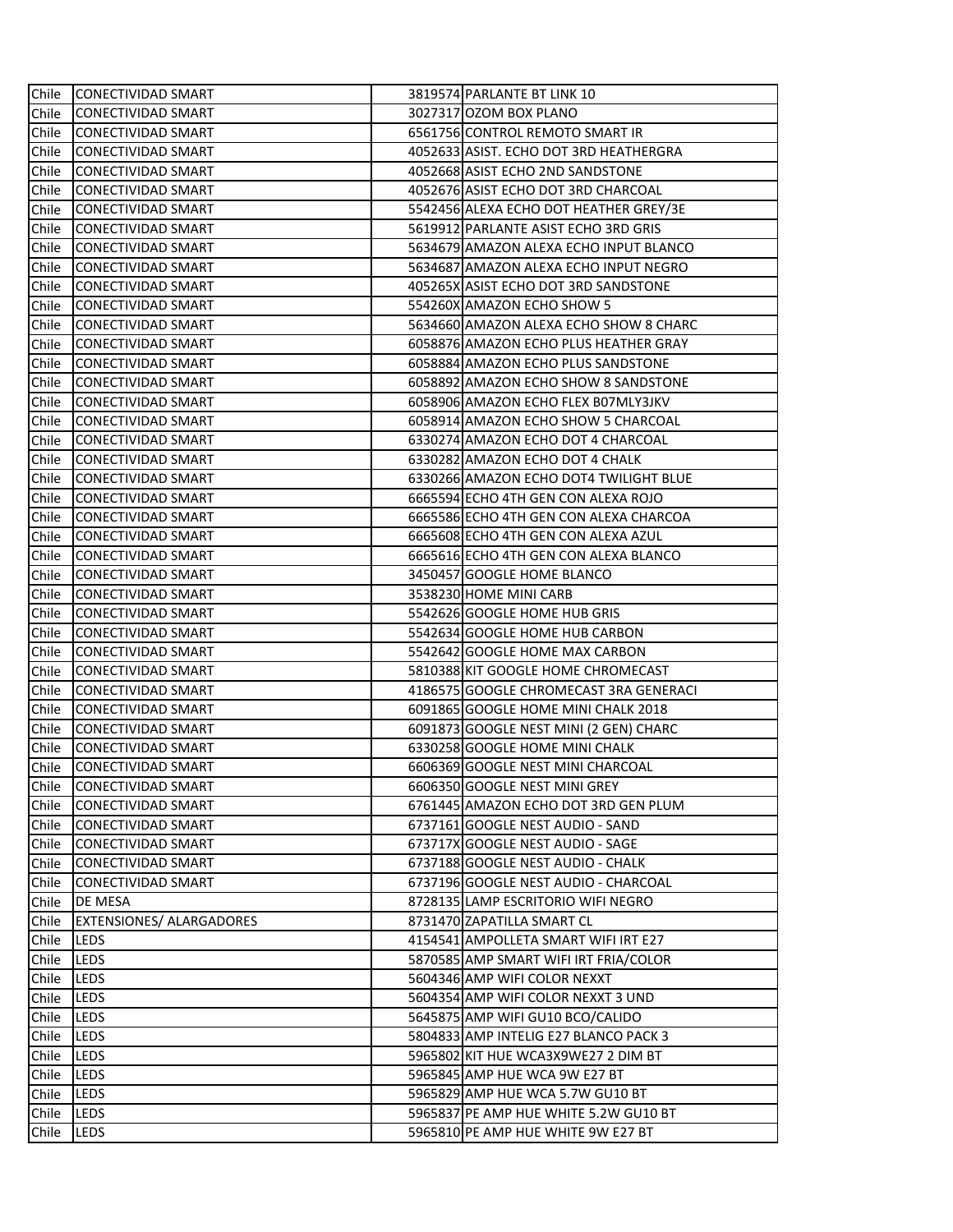| Chile | <b>ILEDS</b>                          | 6085172 AMPOLL WIZ WIFI BCO GU10 4.9W           |
|-------|---------------------------------------|-------------------------------------------------|
| Chile | <b>LEDS</b>                           | 5809959 AMPOLLETA LED WIFI E27 - 220V           |
| Chile | <b>LEDS</b>                           | 608513X AMP WIZ WIFI BCA TUNABL 9W E27          |
| Chile | LEDS                                  | 6085121 AMP WIZ WIFI COLOR 9WE27                |
| Chile | LEDS                                  | 6085148 AMP WIZ WIFI FILAMENT 6.9W E27          |
| Chile | LEDS                                  | 6085156 AMPOLL WIZ WIFI FILAMENTO E27           |
| Chile | <b>LEDS</b>                           | 6085164 AMPOLL WIZ WIFI COL GU10 4.9W           |
| Chile | <b>LEDS</b>                           | 8728046 LED WIFI A60 9W E27                     |
| Chile | <b>LEDS</b>                           | 8728127 LED WIFI GU10 5.5W                      |
| Chile | <b>LEDS</b>                           | 8728097 LED FILA WIFI A60 7.5W E27 CLE          |
| Chile | <b>LEDS</b>                           | 8728119 LED FIL WIFI A60 7.5W ST64 AMB          |
| Chile | LEDS                                  | 8728054 LED WIFI A60 14W E27                    |
| Chile | LEDS                                  | 6233937 LAMPARA LED GU10 5W RGB WIFI MEGABRIGHT |
| Chile | LEDS                                  | 6242146 LAMPARA A60 10W WIFI SMART MEGABRIGHT   |
| Chile | LEDS CZOM                             | 3564703 AMP LED OZOM E27 CALIDA/FRIA            |
| Chile | LEDS OZOM                             | 3376575 AMP LED OZOM GU10 CALIDA/FRIA           |
| Chile | LEDS OZOM                             | 288237X AMP LED OZOM E27 DIMMER COLOR           |
| Chile | <b>OTROS DISPOSITIVOS SMART</b>       | 2623641 ENCHUFE OZOM                            |
| Chile | OTROS DISPOSITIVOS SMART              | 4102525 ENCHUFE PROGRAMABLE WIFI                |
| Chile | <b>OTROS DISPOSITIVOS SMART</b>       | 5804825 AMP INTELIG E27 BLANCO PACK 2           |
| Chile | OTROS DISPOSITIVOS SMART              | 5805252 AMP INTELIG E27 BLANCO CALIDO           |
| Chile | <b>OTROS DISPOSITIVOS SMART</b>       | 5861276 AMP INTEL GU10 BLANCO PACK 3            |
| Chile | OTROS DISPOSITIVOS SMART              | 5444225 AMP INTELIG COLORES VIVITAR             |
| Chile | <b>OTROS DISPOSITIVOS SMART</b>       | 5444233 ENCHUFE INTELIGENTE VIVITAR             |
| Chile | <b>PARLANTES / KARAOKES</b>           | 538477X PARLANTE INTELIGENTE ALEXA ESP          |
| Chile | <b>PERROS</b>                         | 6593313 ALIMENTADOR DE MASCOT NEXXT             |
| Chile | PLACAS BLANCAS/ESTANDAR               | 8731489 INTERRUPTOR SENCILLO SMART              |
| Chile | PLACAS BLANCAS/ESTANDAR               | 8731497 INTERRUPTOR DOBLE SMART                 |
| Chile | PLACAS BLANCAS/ESTANDAR               | 8731500 INTERRUPTOR TRIPLE SMART                |
| Chile | PLACAS BLANCAS/ESTANDAR               | 8731535 ENCHUFE SMART CL                        |
| Chile | <b>PLAFONES</b>                       | 8728089 PLAFON LED WIFI 13W 30CM BCO            |
| Chile | <b>PREVENCION</b>                     | 3146294 KIT OZOM CAR 12M C/PLAN DATOS           |
| Chile | REFLECTORES/PROYECTORES               | 8728100 REFLECTOR LED WIFI 20W RGB              |
| Chile | RIEGO AUTOMATICO                      | 292255X PROGRAMADOR A PILAS WIFI OZOM           |
| Chile | <b>SPOTS</b>                          | 8728070 PANEL LED SOBRE WIFI 18W BCO            |
| Chile | <b>SPOTS</b>                          | 8728062 PANEL LED SOBRE WIFI 12W BCO            |
| Chile | TIRAS LED                             | 8741255 CINTA LED WIFI RGBW IP65                |
| Chile | <b>VELAS, ANTORCHAS Y CANDELABROS</b> | 5502365 DIFUSOR DE AROMA SMARTHOME              |
| Chile | VENTILACION                           | 5471184 VENTILADOR VP35-DC-WIFI                 |
| Chile | VENTILACION                           | 5804647 VENT PED WIFI 16" WURDEN                |
| Chile | VENTILACION                           | 5804655 VENT TORRE S/ASPAS WIFI WURD            |
| Chile | VENTILACION                           | 5804663 VENT MURAL 18" WIFI C/R WURDE           |
| Chile | VENTILACION                           | 8768137 VENT PISO RECIR 8" WIFI WURD            |
| Chile | <b>VIDEO SEGURIDAD</b>                | 3632342 CAMARA GIRATORIA INTERIOR HD            |
| Chile | VIDEO SEGURIDAD                       | 5657377 CAMARA DOMO WIFI VELOTI SMART           |
| Chile | VIDEO SEGURIDAD                       | 5657385 CAMARA EXTERIOR WIFI VELOTI             |
| Chile | VIDEO SEGURIDAD                       | 6009778 CAMARA WIFI VELOTI NEW SMART            |
| Chile | VOLANTES/FICHAS/INTERRUPTORES AEREOS  | 5638798 SMART INTERRUPTOR INTELIG EMB           |
| Chile | VOLANTES/FICHAS/INTERRUPTORES AEREOS  | 5642957 SMART PORTALAMPARAS INTELIGEN           |
| Chile | VOLANTES/FICHAS/INTERRUPTORES AEREOS  | 5642965 SMART INTERR INTELIG EMB 2POS           |
| Chile | VOLANTES/FICHAS/INTERRUPTORES AEREOS  | 5642973 SMART INTERR INTELIG EMB 3POS           |
| Chile | VOLANTES/FICHAS/INTERRUPTORES AEREOS  | 563878X TOMACTE SMART VOLANTE INTELIG           |
| Chile | VOLANTES/FICHAS/INTERRUPTORES AEREOS  | 8731519 SWITCH SMART 1 CIRCUITO                 |
| Chile | VOLANTES/FICHAS/INTERRUPTORES AEREOS  | 8731527 MINI SWITCH SMART 2 CIRCUITOS           |
| Chile | VOLANTES/FICHAS/INTERRUPTORES AEREOS  | 6401058 SMART INTERR INTELIG EMB 1POS           |